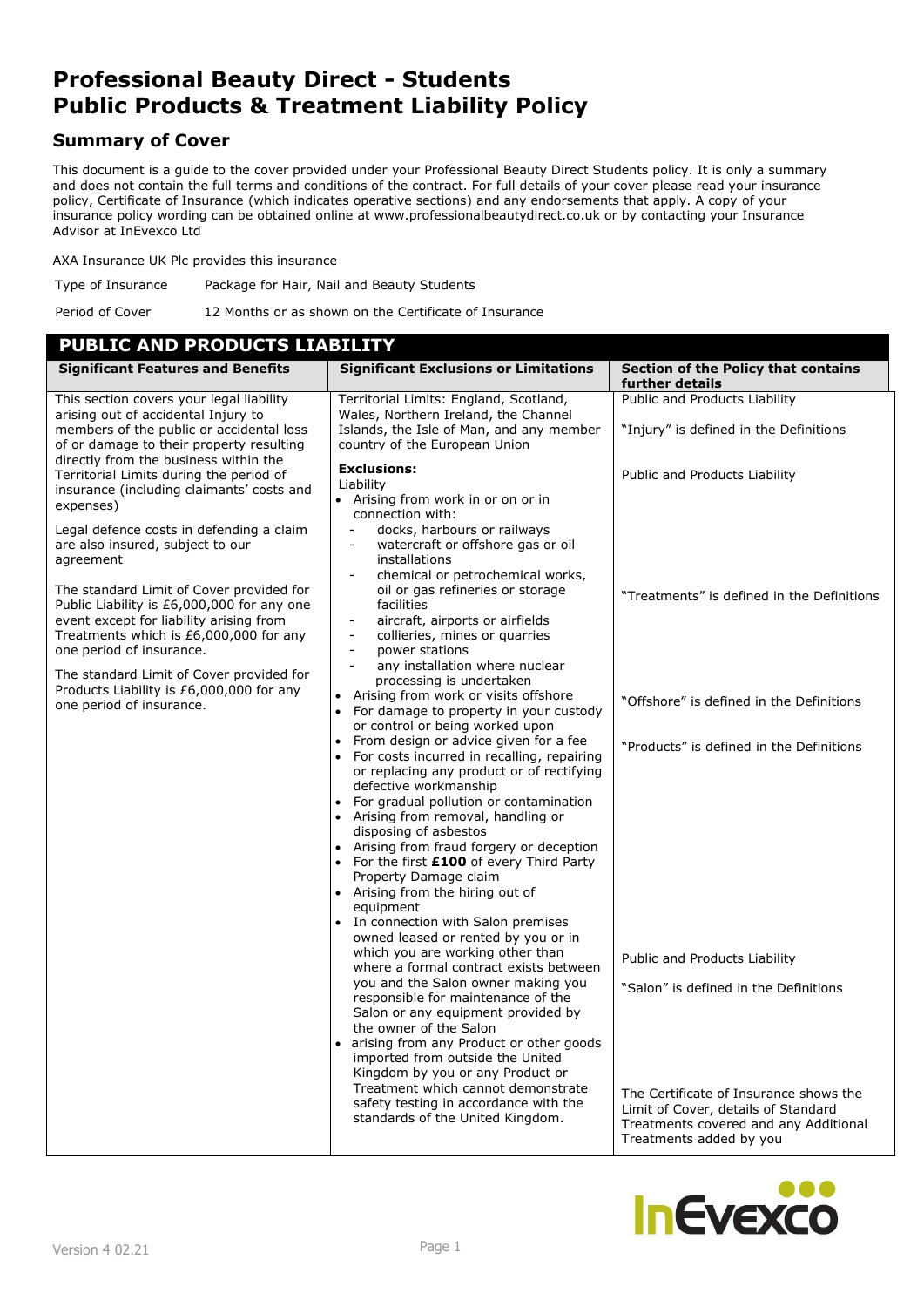| <b>PUBLIC AND PRODUCTS LIABILITY (continued)</b>                                                                                                                                                                                                       |                                                                                                                                                                                                                                                                                                                                                                                                              |                                                                                            |  |  |
|--------------------------------------------------------------------------------------------------------------------------------------------------------------------------------------------------------------------------------------------------------|--------------------------------------------------------------------------------------------------------------------------------------------------------------------------------------------------------------------------------------------------------------------------------------------------------------------------------------------------------------------------------------------------------------|--------------------------------------------------------------------------------------------|--|--|
| <b>Significant Features and Benefits</b>                                                                                                                                                                                                               | <b>Significant Exclusions or Limitations</b>                                                                                                                                                                                                                                                                                                                                                                 | <b>Section of the Policy that contains</b><br>further details                              |  |  |
|                                                                                                                                                                                                                                                        | • Warranties applicable to individual<br>Treatments must be complied with                                                                                                                                                                                                                                                                                                                                    |                                                                                            |  |  |
| The Retroactive Public and Products<br>Extension extends the Cover provided by<br>this policy in respect of Injury caused prior<br>to the start of your policy                                                                                         | • Only applies if the claim is first made<br>during this Period of Insurance<br>• Only applies if the you are unable to<br>establish the identity or existence of a<br>previous Insurer or you are unable to<br>obtain Cover under a previous Policy<br>(see Policy for full conditions)<br>• Will not apply to any cause happening<br>before the Retroactive Date                                           | Public and Products Liability<br>"Retroactive Date" is explained within<br>this Extension  |  |  |
| The Non Injury Treatment Extension<br>provides cover where no Injury has<br>occurred, for breach of professional duty<br>consequent upon any neglect error or<br>omission in providing advice or Treatment                                             | • A claim must first be made in writing<br>against you<br>• The claim must be notified to Us during<br>the Period of Insurance<br>• We will not be liable for the first 10%<br>of any claim or any cause happening<br>before the Retroactive date<br>• We will not be liable for any amount in<br>excess of £50,000 in respect of all<br>losses occurring in the aggregate in any<br>one period of insurance | Public and Products Liability<br>"Retroactive Date" is explained within<br>this Extension  |  |  |
| Legal costs and expenses incurred for<br>representation at any coroners inquest or<br>inquiry in respect of any death which may<br>be the subject of a valid claim under this<br>policy                                                                | • Costs and expenses must be incurred<br>with our written consent                                                                                                                                                                                                                                                                                                                                            | Public and Products Liability<br>Extensions                                                |  |  |
| The Cover for Principal Extension will<br>insure any Principal for legal liability<br>arising out of work carried out by you<br>under a contract or agreement so long as<br>settlement would have been provided had<br>the claim been made against you | • The Principal must comply with the<br>terms and conditions of the Policy<br>• We must have full control of all claims                                                                                                                                                                                                                                                                                      | Public and Products Liability<br>Extensions<br>"Principal" is defined within the Extension |  |  |

| <b>PROPERTY / EQUIPMENT SECTION</b>                                                                                                                                                                                                                                        |                                                                                                                                                                                                                                                                                                                                                                                                                                                                         |                                                              |  |  |
|----------------------------------------------------------------------------------------------------------------------------------------------------------------------------------------------------------------------------------------------------------------------------|-------------------------------------------------------------------------------------------------------------------------------------------------------------------------------------------------------------------------------------------------------------------------------------------------------------------------------------------------------------------------------------------------------------------------------------------------------------------------|--------------------------------------------------------------|--|--|
| <b>Significant Features and Benefits</b>                                                                                                                                                                                                                                   | <b>Significant Exclusions or Limitations</b>                                                                                                                                                                                                                                                                                                                                                                                                                            | Section of the Policy that contains<br>further details       |  |  |
| Loss of or damage to<br>Stock Equipment Fixtures Fittings<br>Computer Equipment and all other<br>equipment used in connection with your<br>Trade or Business either your property or<br>hired in for which you are responsible<br>Limit not exceeding £5,000 any one event | Cover applies anywhere in the European<br>Union<br>Excess £50 each and every loss<br><b>Exclusions:</b><br>Theft from unattended vehicles overnight<br>unless in a securely locked garage or<br>alarmed vehicle with an approved alarm<br>Theft of unattended moveable property in<br>the open<br>Theft from any building not involving<br>forcible and violent entry into or exit from<br>such building<br>Theft from open sided or open backed<br>vehicles / trailers | Property / Equipment Section<br>Property / Equipment Section |  |  |
|                                                                                                                                                                                                                                                                            |                                                                                                                                                                                                                                                                                                                                                                                                                                                                         |                                                              |  |  |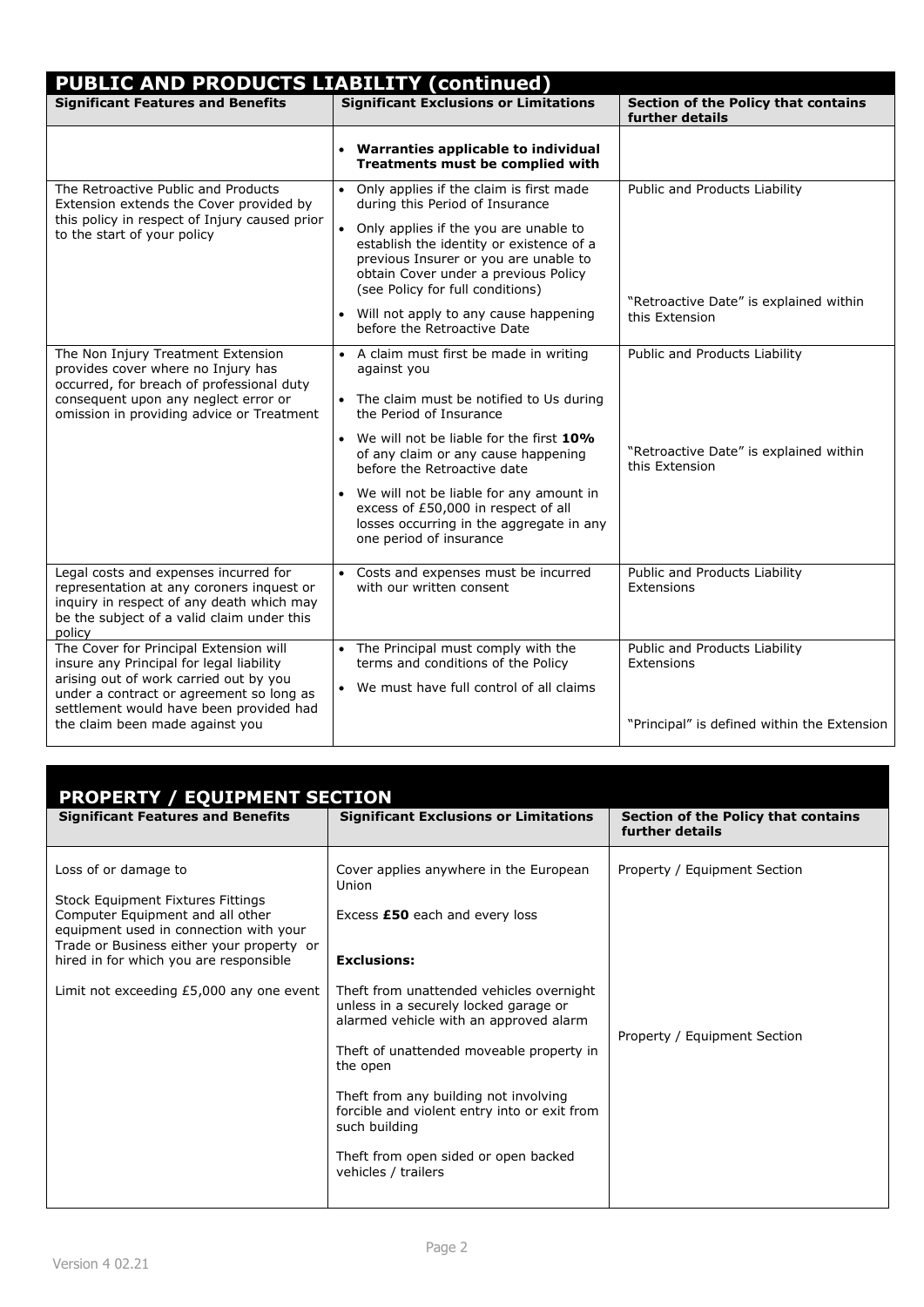| <b>GENERAL EXCLUSIONS and CONDITIONS</b>                                                                                                                                                    |                                                                                                                                                                                                                                           |                                                        |  |  |
|---------------------------------------------------------------------------------------------------------------------------------------------------------------------------------------------|-------------------------------------------------------------------------------------------------------------------------------------------------------------------------------------------------------------------------------------------|--------------------------------------------------------|--|--|
| <b>Significant Conditions</b>                                                                                                                                                               | <b>Significant Exclusions</b>                                                                                                                                                                                                             | Section of the Policy that contains<br>further details |  |  |
| <b>CONDITIONS</b>                                                                                                                                                                           | <b>EXCLUSIONS</b>                                                                                                                                                                                                                         | <b>General Exclusions or General Conditions</b>        |  |  |
| You must comply with the conditions of<br>the policy explained in the General<br>Conditions section of the policy wording<br>for cover to apply.                                            | The policy excludes loss, damage, injury<br>or liability arising from or relating to:                                                                                                                                                     | (as appropriate)                                       |  |  |
|                                                                                                                                                                                             | Nuclear or radioactive materials or<br>$\bullet$<br>incidents                                                                                                                                                                             |                                                        |  |  |
| These include:                                                                                                                                                                              | Acts of War<br>$\bullet$                                                                                                                                                                                                                  |                                                        |  |  |
| your duty to take reasonable<br>precautions to prevent injury, loss or<br>damage<br>actions you must take as soon as you<br>$\bullet$<br>are aware of a possible claim under<br>the policy. | Acts of Terrorism<br>$\bullet$                                                                                                                                                                                                            |                                                        |  |  |
|                                                                                                                                                                                             | Loss, damage or liability that is more<br>$\bullet$<br>specifically insured                                                                                                                                                               |                                                        |  |  |
|                                                                                                                                                                                             | Fines, penalties and punitive<br>$\bullet$<br>damages                                                                                                                                                                                     |                                                        |  |  |
|                                                                                                                                                                                             | Students Work - any liability arising out<br>of or in connection with any Treatment<br>carried out by You where You are not<br>qualified in the Treatment being<br>undertaken except<br>• under the direct supervision of a               |                                                        |  |  |
|                                                                                                                                                                                             | Qualified Person or                                                                                                                                                                                                                       |                                                        |  |  |
|                                                                                                                                                                                             | • for students case study work, or for<br>other work prior to qualification being<br>obtained, if deemed ready or<br>competent to do so by Your school or<br>tutor                                                                        |                                                        |  |  |
|                                                                                                                                                                                             | providing that:                                                                                                                                                                                                                           |                                                        |  |  |
|                                                                                                                                                                                             | • You do not practise outside the scope<br>of what You have been taught and that<br>regular supervision, ongoing case<br>consultation and review for case<br>studies is in place                                                          |                                                        |  |  |
|                                                                                                                                                                                             | • You are to declare to any person prior<br>to offering Treatment that You are not<br>qualified                                                                                                                                           |                                                        |  |  |
|                                                                                                                                                                                             | • You may charge a fee if appropriate,<br>provided this is allowed by the tutor or<br>school in question and that it is a<br>modest amount and evidently lower<br>than an experienced and qualified<br>professional would normally charge |                                                        |  |  |
|                                                                                                                                                                                             |                                                                                                                                                                                                                                           |                                                        |  |  |

# **Cancellation Procedure**

If you cancel the policy within the first 14 days, and there have been no claims or incidents likely to give rise to a claim, we will refund the premium in full.

If you cancel the policy after the first 14 days, you will not be entitled to any refund of premium.

A full explanation of your cancellation rights can be found in your policy booklet within the General Conditions section

# **Customer Service**

# **This insurance is underwritten and administered by Inevexco Ltd on behalf of AXA Insurance UK Ltd. Should you have a query regarding this insurance policy or should you wish to make a claim, please contact:**

InEvexco Limited Suite 184, 80 Churchill Square Business Centre Kings Hill West Malling Kent, ME19 4YU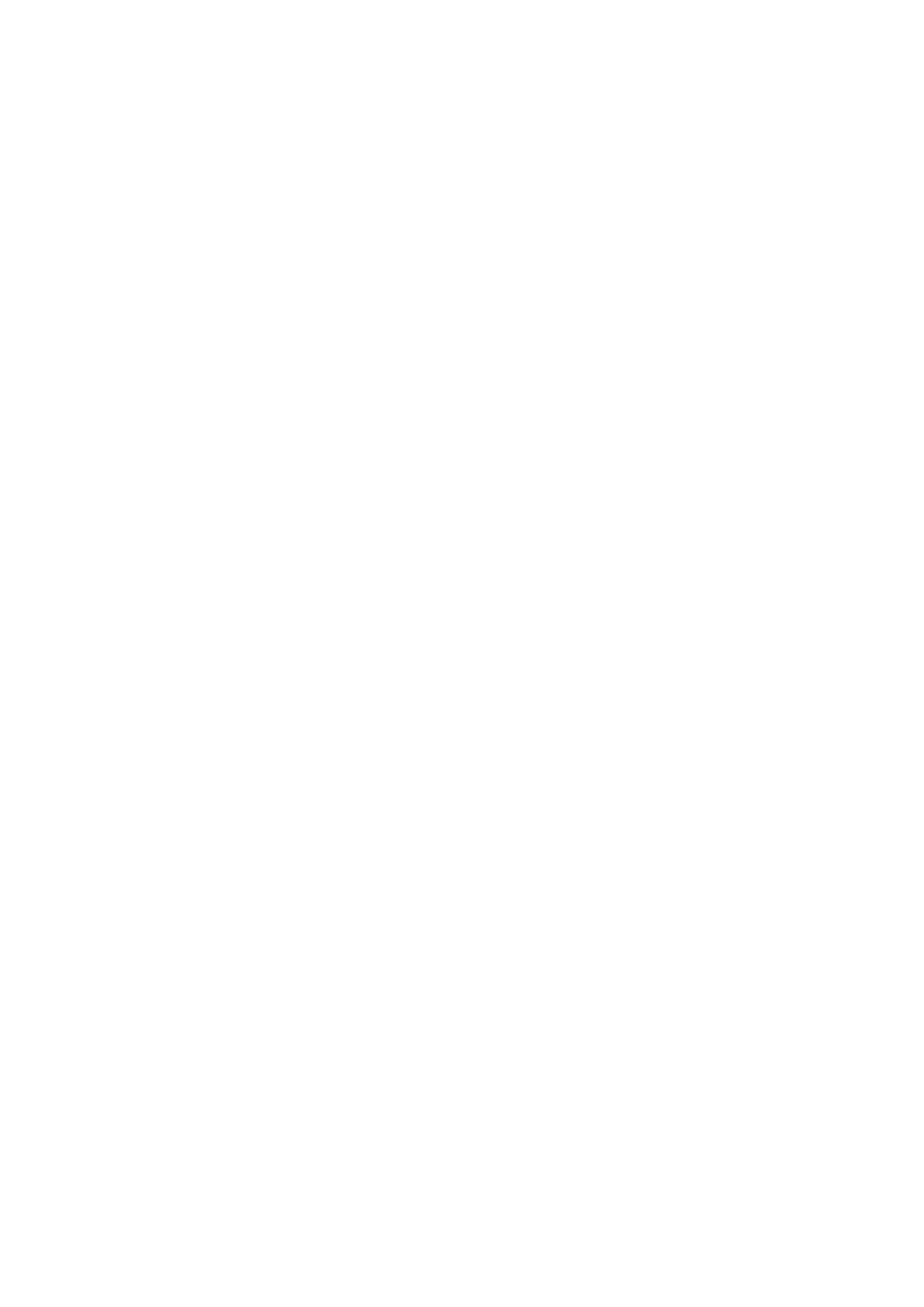## Warranties applicable to Standard Tr

**You** warrant that

#### 1 **Sterilisati**

all open-blade razors or needles shall be brand new or shall be sterilised thoroughly prior to commencing any **Treatment** on every customer

#### 2 **Qualifications**

Qualifications gained from online training **will not** be accepted.

In respect of hair extensions **You** must hold a full hairdressing qualification in addition to the relevant method.

#### **3 Manufacturer's Instruction**

any equipment and products for the performance of Treatments will be used by You LQDFFRUGDQFHZWKPDQXIDFWXUHU**W**QWUXFWLRQV

#### **4 Age Restriction**

You will obtain written consent from the parent or guardian of any person under the age of 16 prior to performing any **Treatment** unless otherwise stated in this policy**.** 

**You** will not apply Acrylic Nails to anyone under the age of 14

**You** will not perform the applicable advanced treatments on anyone under the age of 18

## **5 Nail Extensions**

**You** will check that the client is not allergic to acrylics or plastics prior to applying false nails or nail extensions and before proceeding with the treatment.

**You** will not apply false nails or acrylic nail extensions to any person under the age of 14.

#### **6 Alpha Hydroxy Acid & Beta Hydroxy Acid Trade**

Prior to AHA or Enerpeel PA or Glycolic or Gly Derm Treatments being performed each client will be given full after-care instructio by **You** and will sign a record card to the effect that the client will carry out the after-care. Maximum concentration of Glycolic or Alpha Hydroxy Acids must not exceed 43% by volume unbuffered /esterified unless agreed in writing by **Us**

#### Alpha Hydroxy Acids (AHA) are de

- (a) glycolic acid<br>(b) lactic acid
- (b) lactic acid
- (c) malic acid
- (d) citric acid
- (e) glycolic acid plus ammonium glycolate
- (f) alpha-hydroxyethanoic acid plus ammonium alpha- hydroxyethanoate
- (g) alpha-hydroxyoctanoic acid
- (h) hydroxycaprylic acid
- (i) mixed fruit acid
- (j) tartaric acid
- (k) tri-alpha hydroxy fruit acids
- (l) triple fruit acid
- (m) sugar cane extract
- (n) alpha hydroxy and botanical complex
- (o) l-alpha hydroxy acid
- (p) glycomer in crosslinked fatty acids alpha nutrium (three AHAs)

#### **Beta Hydroxy Acids are defi**

- (a) salicylic acid and related substances such as salicylate sodium
- (b) salicylate and willow extract
- (c) beta hydroxybutanoic acid<br>(d) tropic acid
- (d) tropic acid<br>(e) triethocani
- triethocanic acid

#### **7 Dietary and Nutritional**

**You** will ensure that the client obtains consent from their General Practitioner prior to commencing a slimming diet under **Your** advice or instruction

#### **8 Ear Pierci**

**You** will not perform ear piercing other than to the soft non-cartilaginous part of the ear lobe using a system designed to protect the gun instrument from contamination using pre-sterilised ear studs and back clasps

#### **9 Electrical Epilation**

**You** will use a new sterile needle (which will be disposed of immediately into a sharps container once treatment is completed) for each client in respect of short wave diathermy

## 10 **Eyelash And Eyebrow Tinting Including Semi-Perman**

**You** will perform a sensitivity patch test on the client using the exact substance that is to be applied during the eyelash or eyebrow WUHDWPHQWDWOHDWKRXUVEHIRUHDSSONQWKHFOLHQWWHODKRUHNEURZRUWKHILUWWLPHDQGZOOQRWSURFHHGZWKWXKHent if the results of the test are not satisfactory

#### 11 **Sunbed Equipment**

- (a) **Treatment** must be carried out in a **Salon**
- (b) **You** must comply with the Sunbeds (Regulation) Act 2010
- (c) there must be no more than a combined maximum of two sunbeds or tancabs within the **Salon**
- (d) the **Salon** must not be a Sunbed or Tanning salon only
- (e) **You** will ensure that prior to each time clients use sun bed equipment
	- (i) each client is given full instructions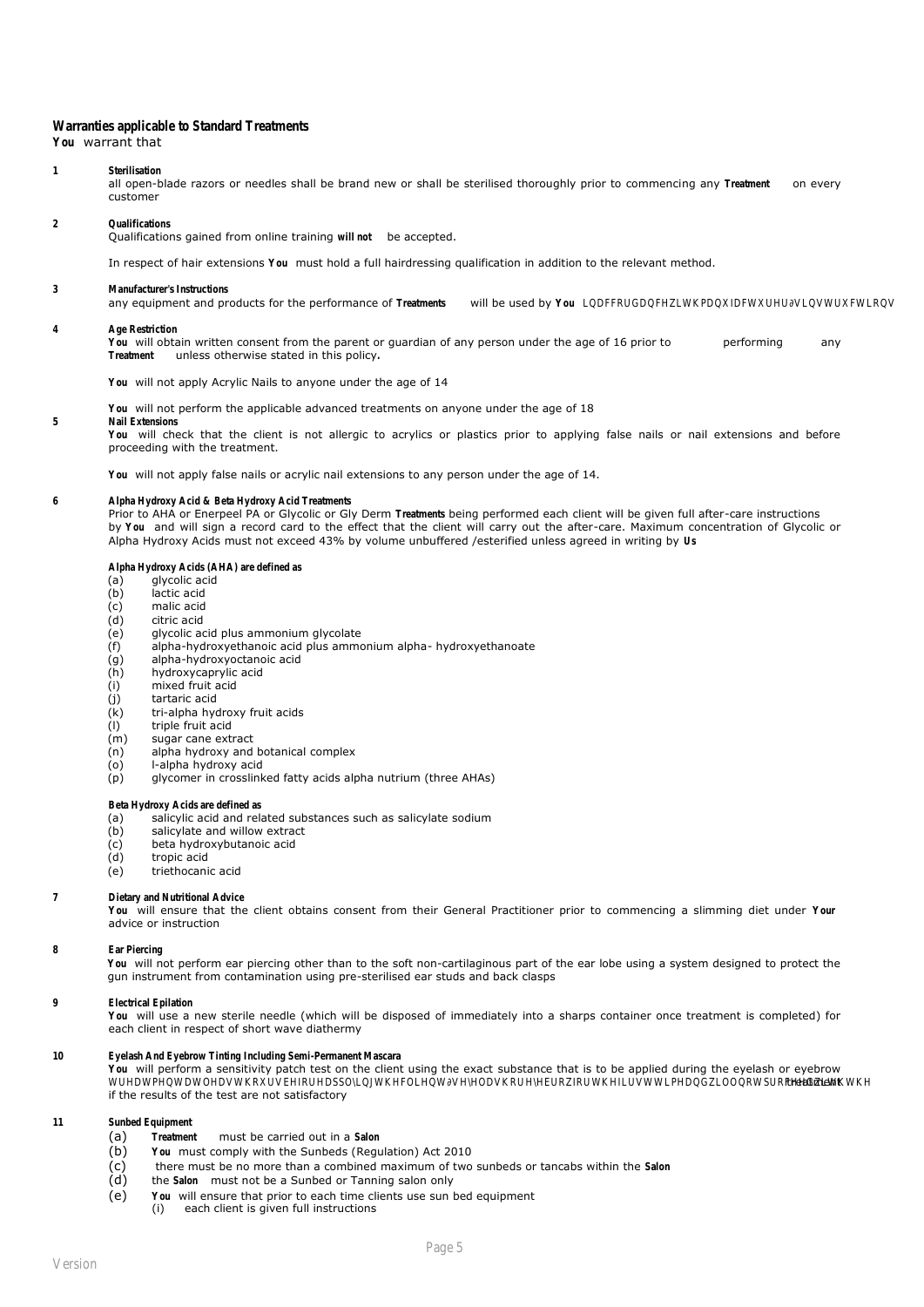- (ii) each client reads the tanning equipment notice and signs a record to that effect each time they use the sun bed equipment
- (f) No clients under the age of 18 are permitted to use the equipment

#### **12 Toning Tables You** must

- (a) have received training in the use of toning tables, power plates and vibro plates
- (b) take from the client their medical history and undertake a written consultation prior to use
- (c) ensure that the client signs the record card prior to each time they use the equipment stating that they are not suffering from any injury or medical condition that could be affected by the use of toning tables
- (d) display prominently the manufacturer's instructions
- (e) supervise use of toning tables and will remain on the premises continuously while the equipment is in use

### **13 Hair Colouring including Bikini Hair Colouring**

**You** will perform a sensitivity patch test on the client using the exact substance that is to be applied during the Hair Colouring or Bikini Hair Colouring at least 24 hours prior to treating the client for the first time and will not proceed with the treatment if the results of the test are not satisfactory

#### **14 Pregnancy Massage You** must

- (a) have the client's General Practitioner or Midwife's consent prior to treatment (b) not massage over the abdomen
- not massage over the abdomen
- (c) not carry out treatment during the first trimester (12 weeks)
- (d) not massage pressure points on both sides of the ankles nor massage the webbing between thumb and index finger

#### **15 Baby Massage**

You must use a doll when teaching the parents/guardians how to carry out baby massage treatment

#### **16 Waxing**

**You** must hold the relevant qualification certificate for the waxing treatment carried out

#### **17 Omnilux Treatments**

**You** do not practise any Omnilux Revive or Omnilux Plus treatments other than skin rejuvenation or any form of Omnilux Blue or Omnilux PDT treatment

## **18 Face and Body Painting**

A parent /guardian or responsible adult must be present to verbally consent to the face painting of a minor No face painting may be carried out on any minor under the age of two years

#### **You** must

- (a) use only paints which have been specifically formulated as cosmetics for use on the face /body and are EU compliant
- (b) ensure adequate precautions will be taken to prevent infection from dirty water & brushes and cross infection from sponges already used on other persons
- (c) ensure no painting will be done in close proximity to open wounds, cold sores or other skin conditions

#### **19 Glitter Tattoos**

A parent guardian or responsible adult will be present to verbally consent to the application of the glitter tattoo on a minor under the age of 13

No glitter tattoos may be applied to any minor under the age of three years

#### **You** must

- (a) only use cosmetic grade glitter and cosmetic grade glue which have been specifically formulated for use in the application of glitter tattoos and are EU compliant
- (b) check for latex allergies prior to the application of any glitter tattoo
- (c) ensure adequate precautions will be taken to prevent infection from dirty water sponges & brushes and cross infection from any equipment already used on other persons
- (d) not apply any glitter tattoo above the neck line or to the face or to any person who has open wounds, cold sores or other skin conditions

#### **20 Su-Do Body Art and Henna Body Art**

**You** will perform a sensitivity patch test on the client using the exact substance that is to be applied during the Su-Do Body Art or Henna Art treatment at least 24 hours prior to treating the client and will not proceed with the treatment if the results of the test are not satisfactory

#### **21 Hartuderm Anti-Wrinkle Treatment**

**You** will use a new sterile needle (which will be disposed of immediately into a sharps container once treatment is completed) for each client

## **22 Thai Foot Massage**

**You** will not

- (a) under any circumstances carry out the treatment on persons that
	- (i) have infectious disorders of the feet
	- (ii) have severe bruising to the feet
	- (iii) are in the first trimester of pregnancy
	- (iv) are under the influence of drugs and/or alcohol
	- (v) have a fever or contagious disease
- (b) unless approval has been obtained in writing from their General Practitioner carry out the **Treatment** on persons that (i) have severe circulatory problems such as high or low blood pressure
	- (ii) are in the second or third trimester of pregnancy
	- (iii) have arthritis of the feet
	- (iv) are diabetic
	- (v) have recently suffered haemorrhage or swellings
	- (vi) have recently had an operation
		-